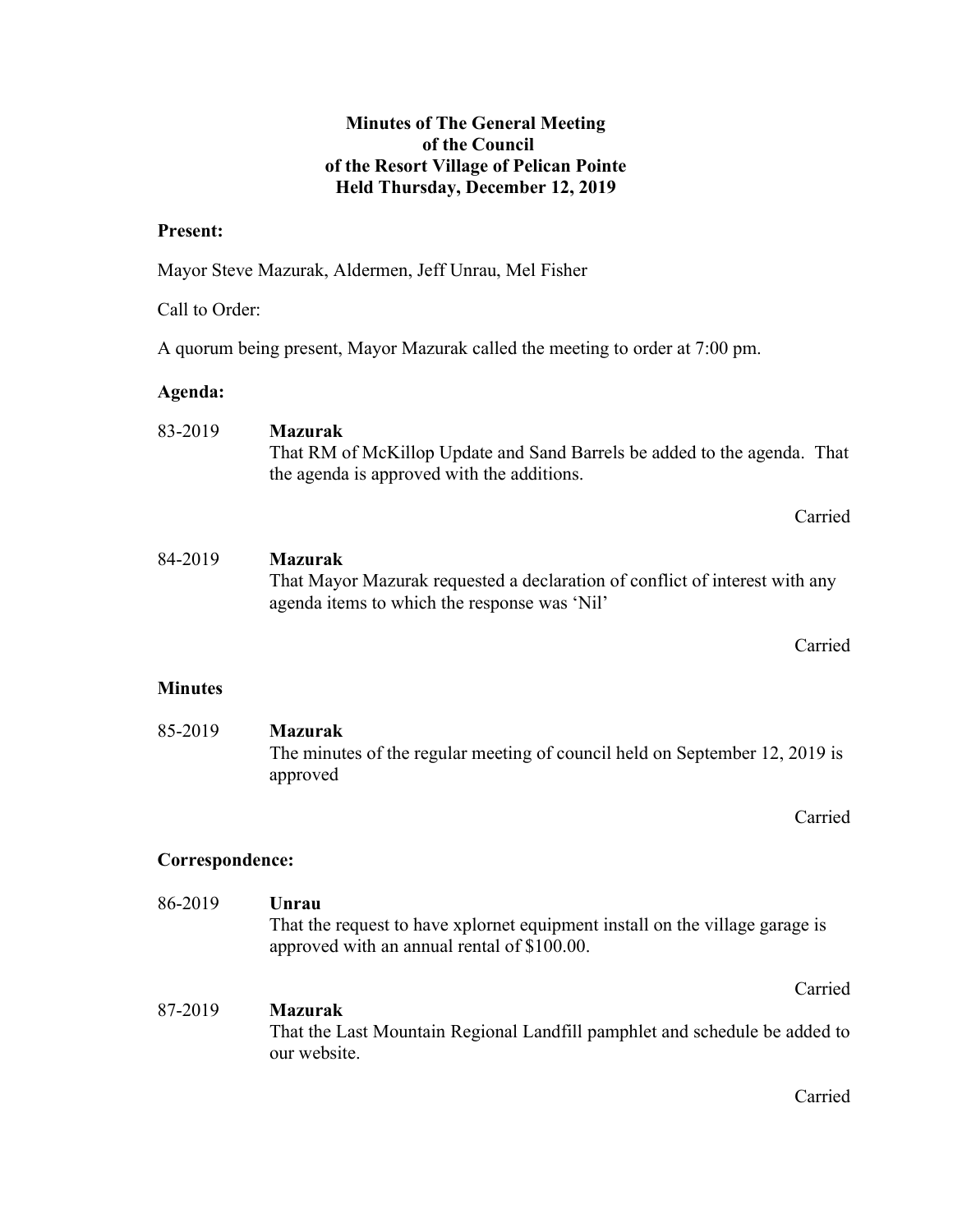| <b>Accounts Payable</b> |                                                                                                                                                                 |
|-------------------------|-----------------------------------------------------------------------------------------------------------------------------------------------------------------|
| 88-2019                 | Unrau<br>That the accounts payable be accepted as presented.                                                                                                    |
|                         | Carried                                                                                                                                                         |
| 89-2019                 | <b>Fisher</b><br>That the clerk reinvests the GIC that matured November 27, 2019 plus<br>additional funds to equal \$100,000.00 in a 6-month term $\omega$ 2.1% |
|                         | Carried                                                                                                                                                         |
| <b>New Business:</b>    | <b>2020 Meeting Schedule</b>                                                                                                                                    |
| 90-2019                 | Unrau<br>That the 2020 Council Meeting be accepted with the changes as noted.                                                                                   |
|                         | Carried                                                                                                                                                         |
| <b>Insurance Policy</b> |                                                                                                                                                                 |
| 91-2019                 | <b>Mazurak</b><br>That the village insurance policy be renewed with the addition of the play<br>structure.                                                      |
|                         | Carried                                                                                                                                                         |
|                         | <b>Review of Payment Schedule for Committee/Conference Meetings</b>                                                                                             |
|                         | Mazurak                                                                                                                                                         |
| 92-2019                 | That payment for committee/conference meeting be set to \$35.00 for a half<br>day meeting and \$75.00 for a full day plus per diem expenses                     |

 93-2019 Mazurak That Mayor Mazurak with be meeting with CanWan to discuss the renewal contract.

Carried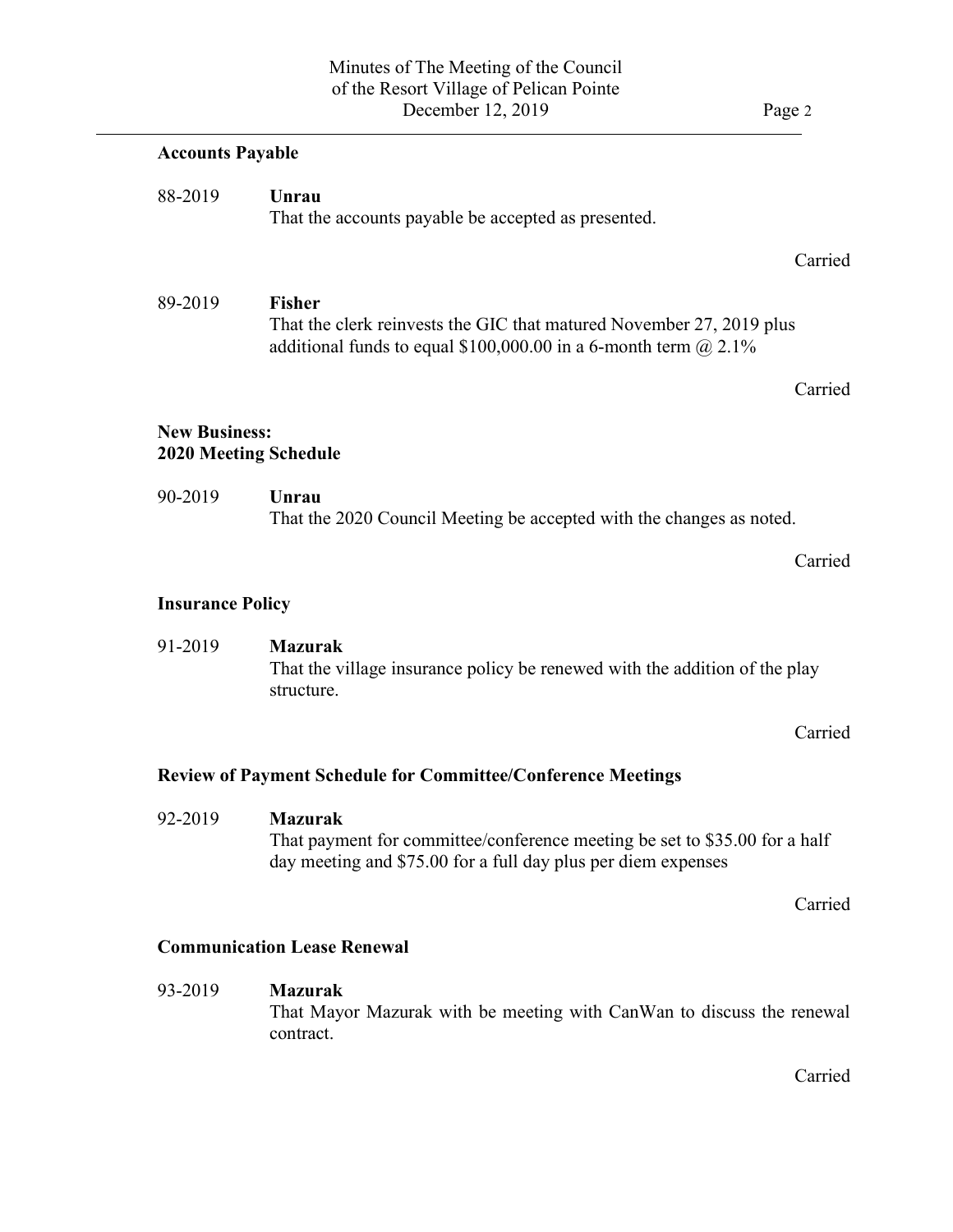## RM Lagoon Update

#### 94-2019 Mazurak

 $\overline{a}$ 

 That all council members attended the meeting held in Bulyea on November 27, 2019 and that there will be another meeting in March, 2020 for further discussions.

Carried

#### Sand Barrels

 95-2019 Fisher That the village will install three sand barrels on Pelican Drive to assist with the slippery road conditions on the hill.

Carried

## Old Business Incident Report

96-2019 Mazurak That the Incident Report is approved and should be posted on the web-site for residents' use.

Carried

#### Playground Committee

#### 97-2019 Fisher

That the committee provided an update and the SaskLottery Grant will be put towards the to purchase a racecar to be installed in the spring of 2020

Carried

#### Nuisance Properties

98-2019 Mazurak That the Clerk should sent a letter notifying resident that they have until June 30, 2020 to comply with the order. If they are unable to comply the village will hire a contractor to demolish the cottage. All costs incurred will be billed to the resident for reimbursement.

Carried